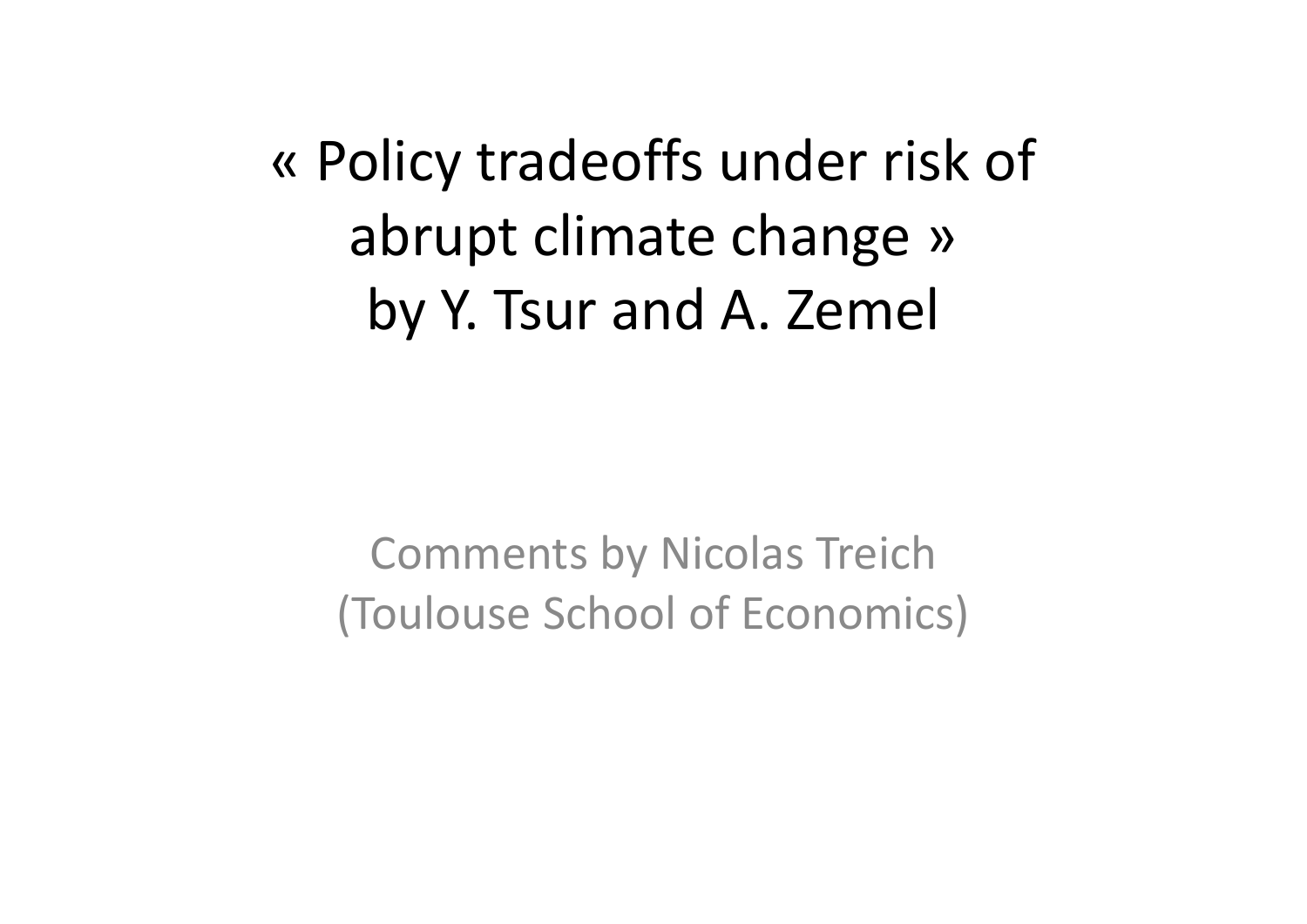## Figure 1: The growing interest of economists in catastrophes and disasters



ECONOMICS PAPERS ON CATASTROPHES AND DISASTERS, 1974-2014

Notes: Bibliometric search of the WEB OF SCIENCE<sup>TM</sup> with the key words  $\langle$  catastrophe $\rangle$ ,  $\langle$  catastrophes $\rangle$  $\langle catastrophic\rangle$ ,  $\langle disaster\rangle$ ,  $\langle disasters\rangle$ , or  $\langle disastrous\rangle$ ; hits are articles published in selected economic journals between 1974 and 2014.

Source: Rheinberger and Treich (2015)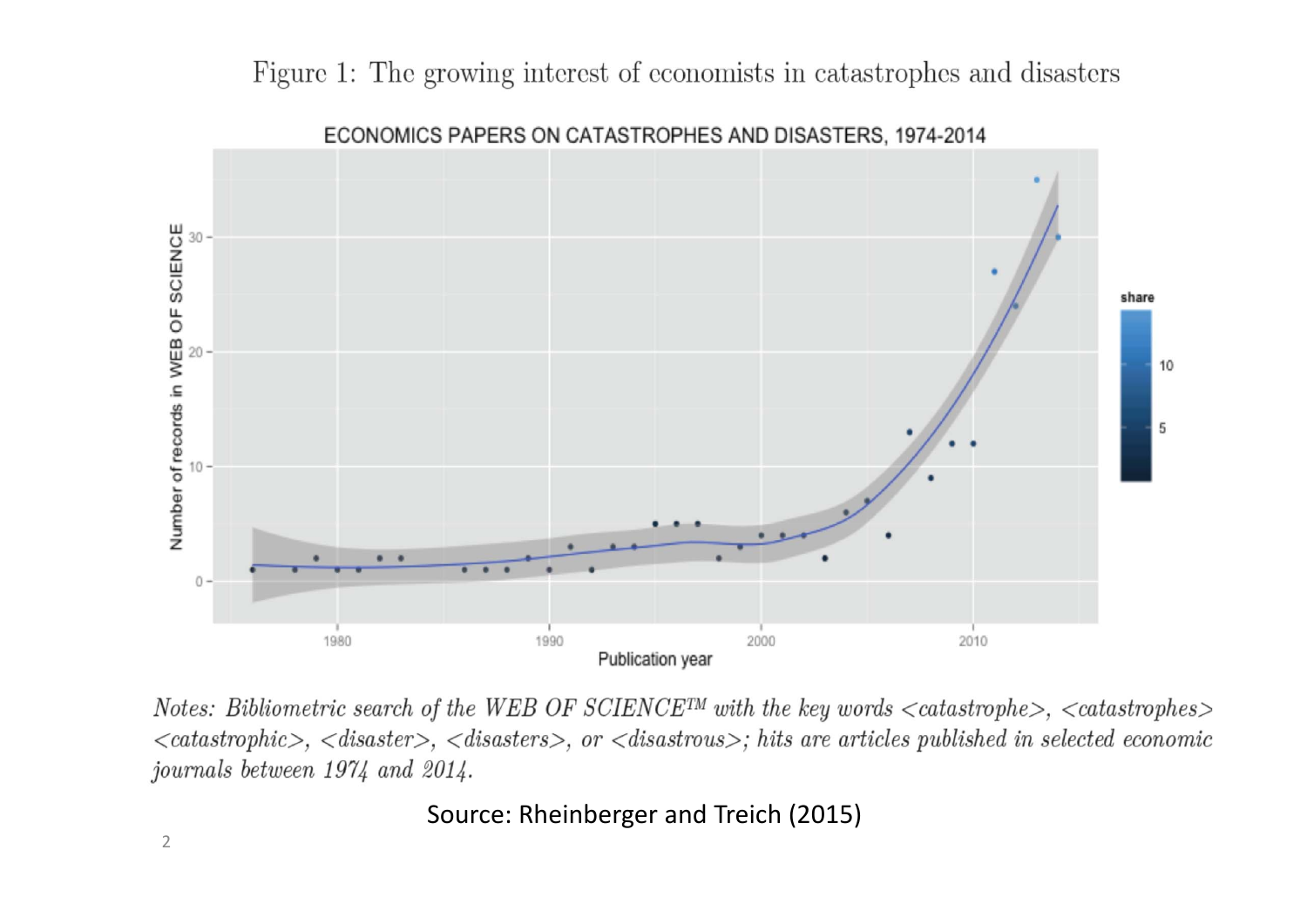## The contribution (as I see it)

- The paper:
	- – $-$  Examines the tradeoff between mitigation and adaptation in <sup>a</sup> dynamic stochastic model
	- Uses more general functional forms than in previous literature (in particular Zemel 2015)
- My assessment:
	- The paper is well written, and the theoretical analysis well conducted
	- The contribution is welcome because assumptions about functional forms drive the mitigation‐adaption tradeoff
	- The paper could yet be more general regarding assumptions about functional forms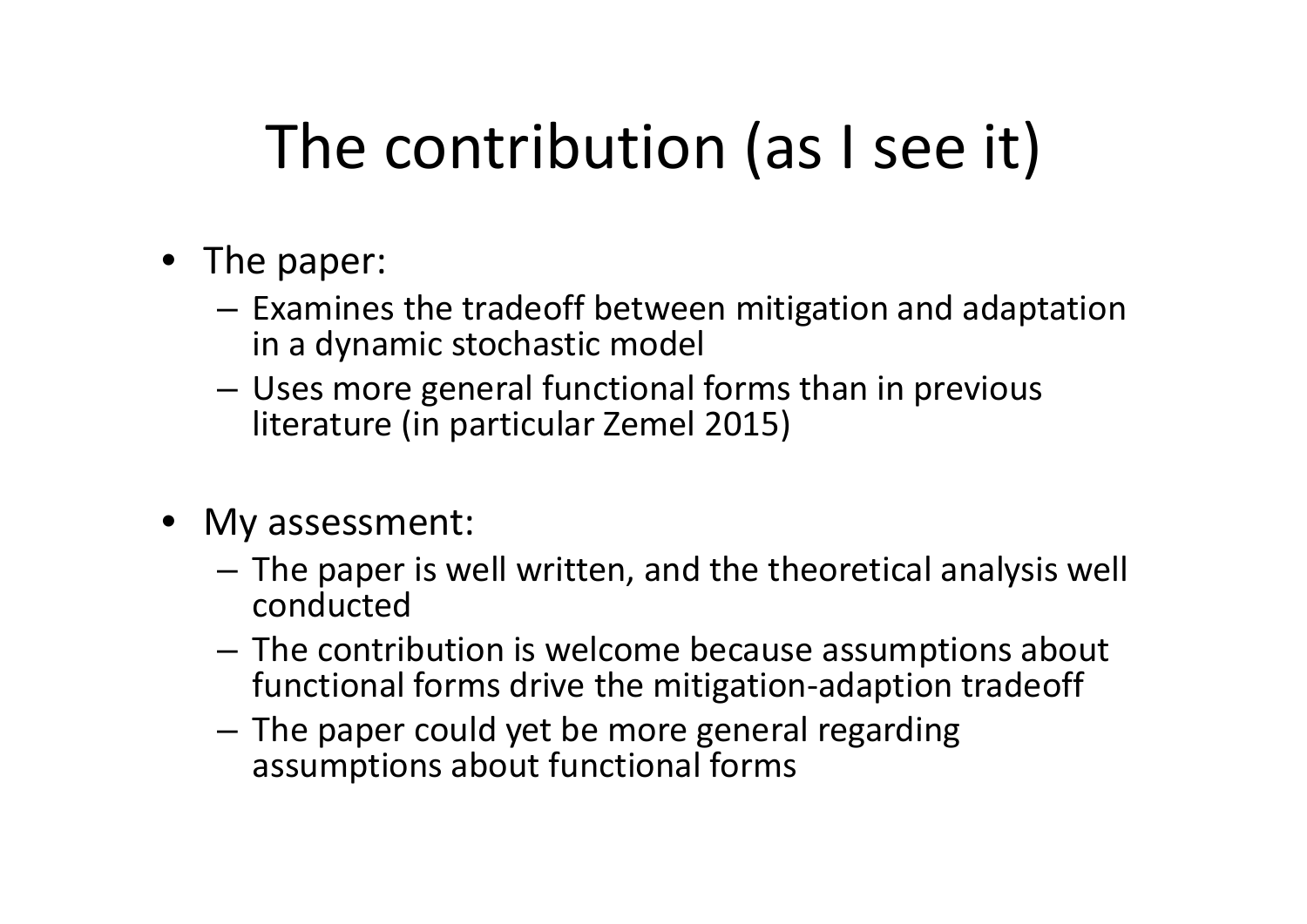## Functional forms

- A general « well-behaved » instantaneous utility: u(m,a)
	- m: emissions
	- – $-$  a: adaptation
	- Zemel (2015) assumes u<sub>aa</sub>=u<sub>am</sub>= 0
	- Yet, a separable utility u(m,a)=m  $-m<sup>2</sup>/2$ -a $^{1-\mu}$  is used in the example
- A damage function φ separable from the utility function
	- – $-$  Implies for instance that (marginal) benefit of abatement is independent from initial wealth/capital